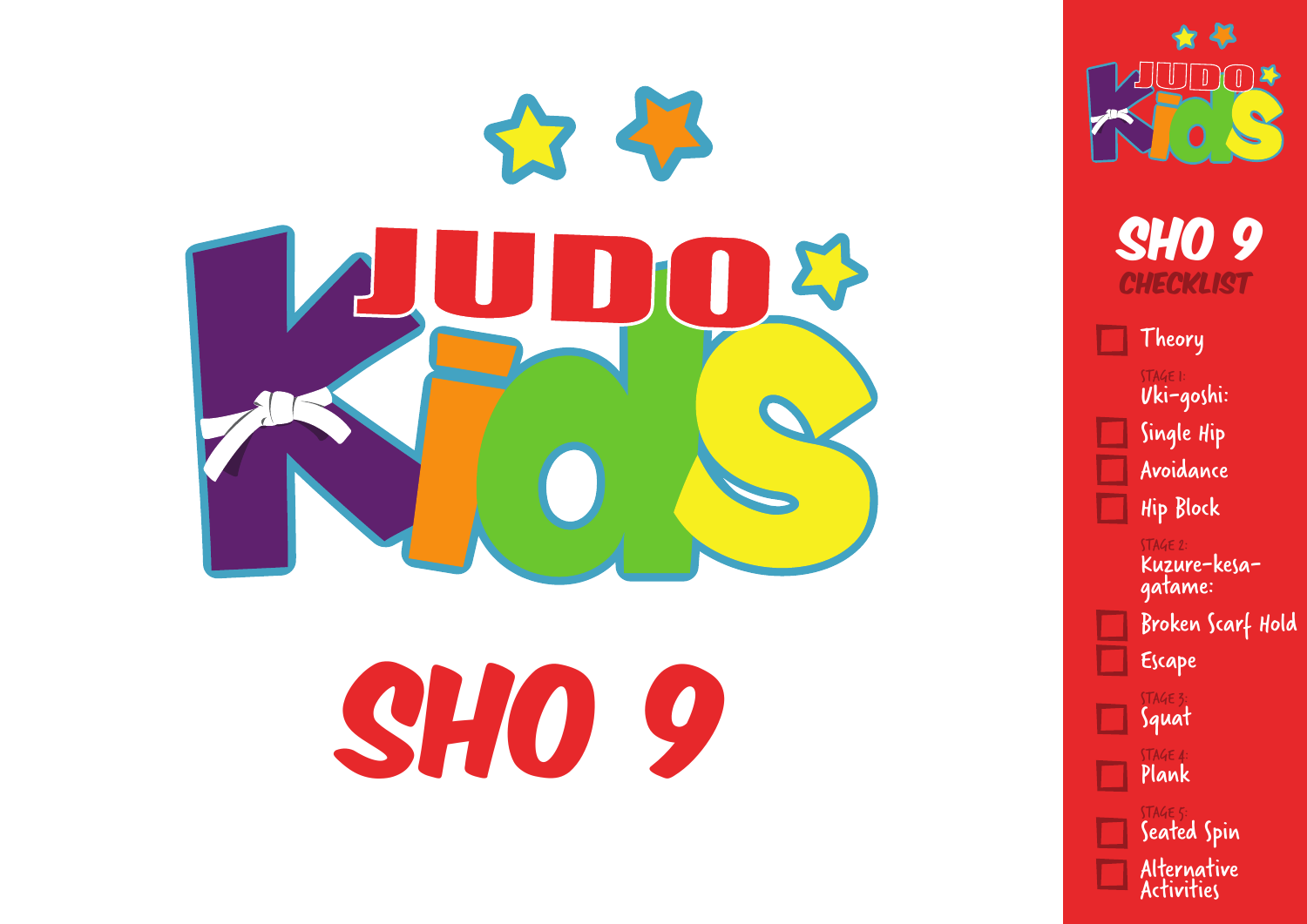Theory:

## **TECHNICAL**

Uki-goshi – single hip Kuzure-kesa-gatame – broken scarf hold





**SHO 9 CHECKLIST** 

Theory STAGE 1: Uki-goshi : Single Hip Avoidance Hip Block

> STAGE 2: Kuzure-kesagatame: Broken Scarf Hold Escape STAGE 3: Squat

STAGE 4: Plank

> STAGE 5: Seated Spin Alternative Activities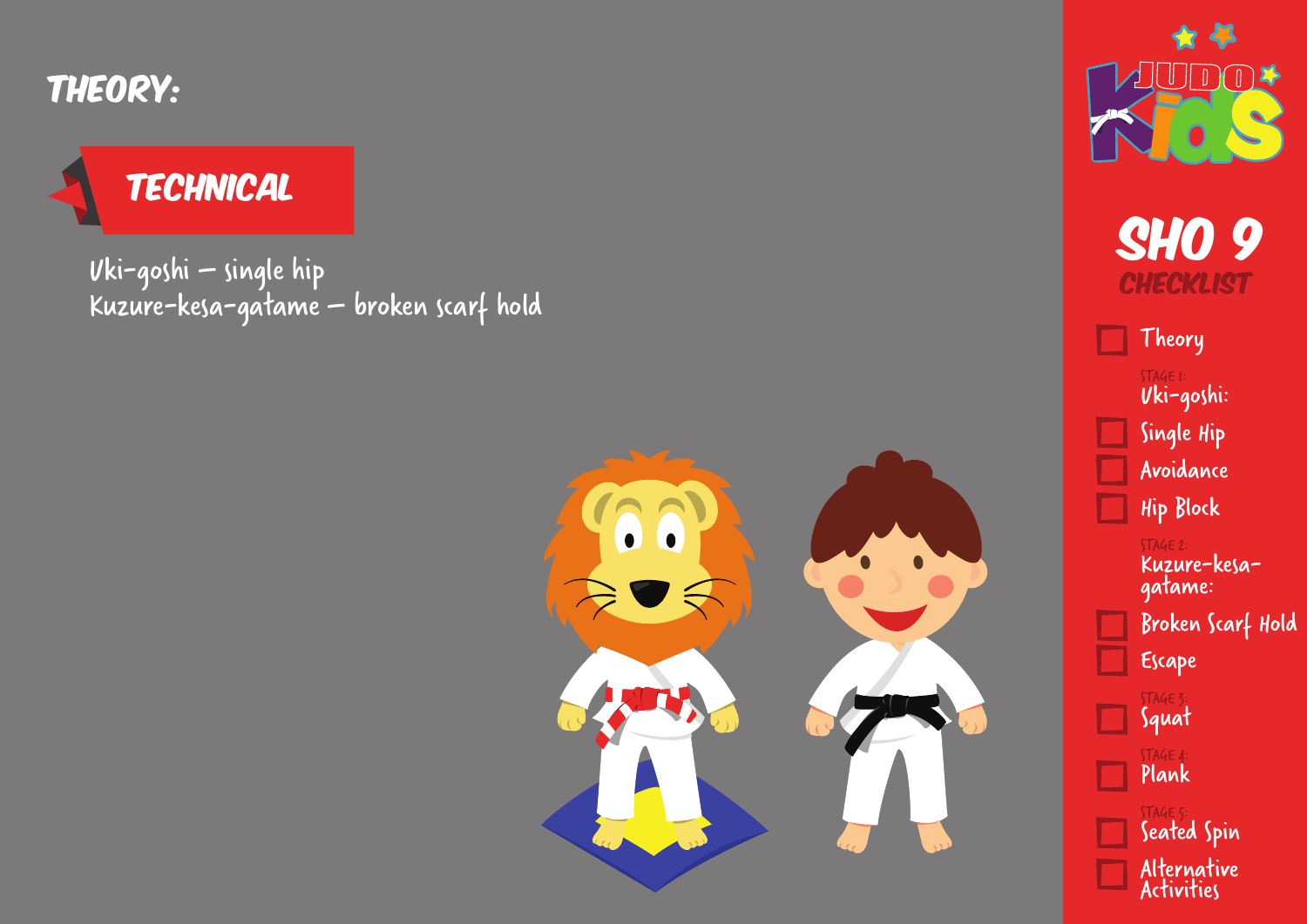



Theory STAGE 1: Uki-goshi: Single Hip Avoidance Hip Block

> STAGE 2: Kuzure-kesagatame: Broken Scarf Hold Escape

Squat STAGE 4: Plank STAGE 5: Seated Spin Alternative Activities

STAGE 3: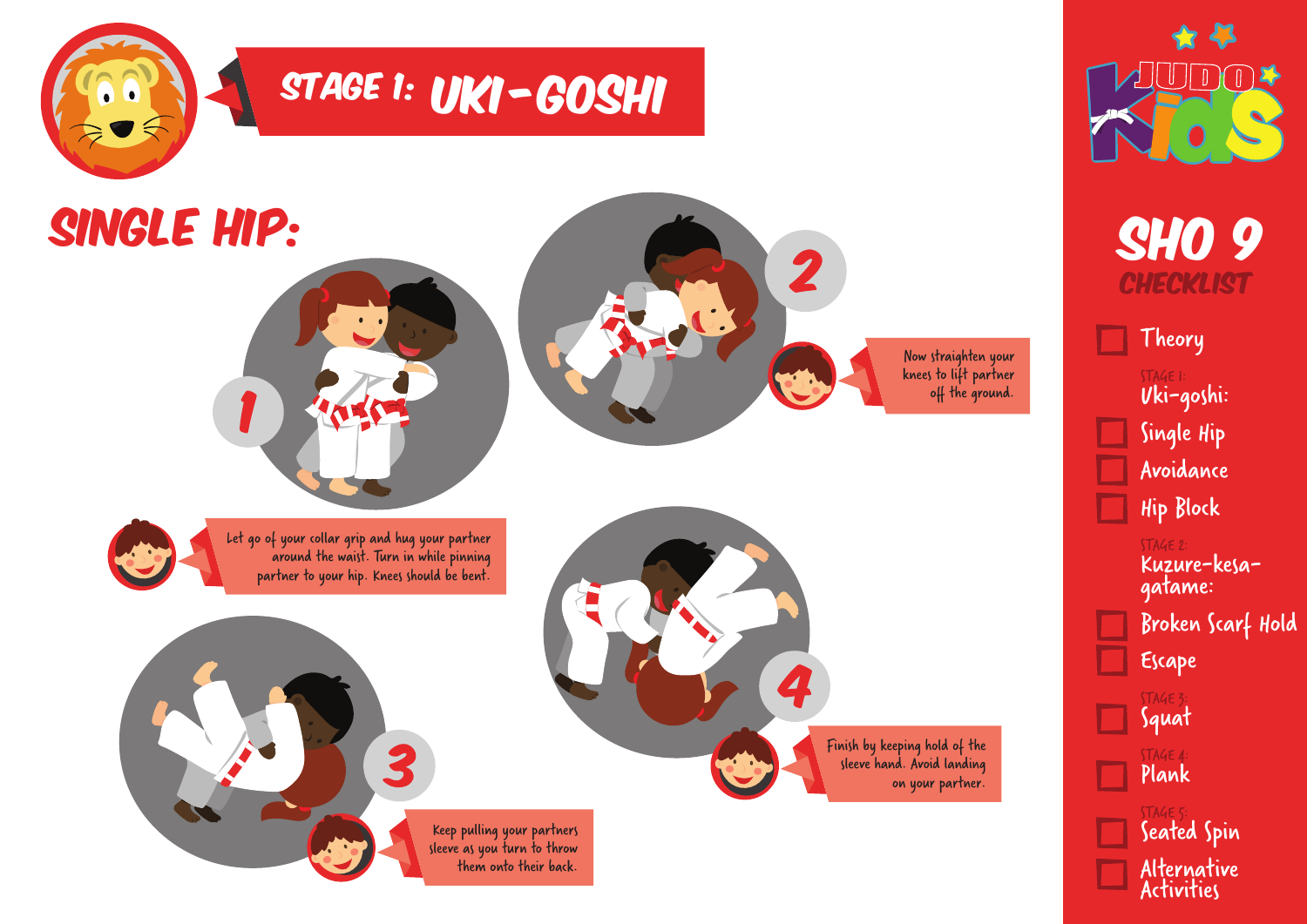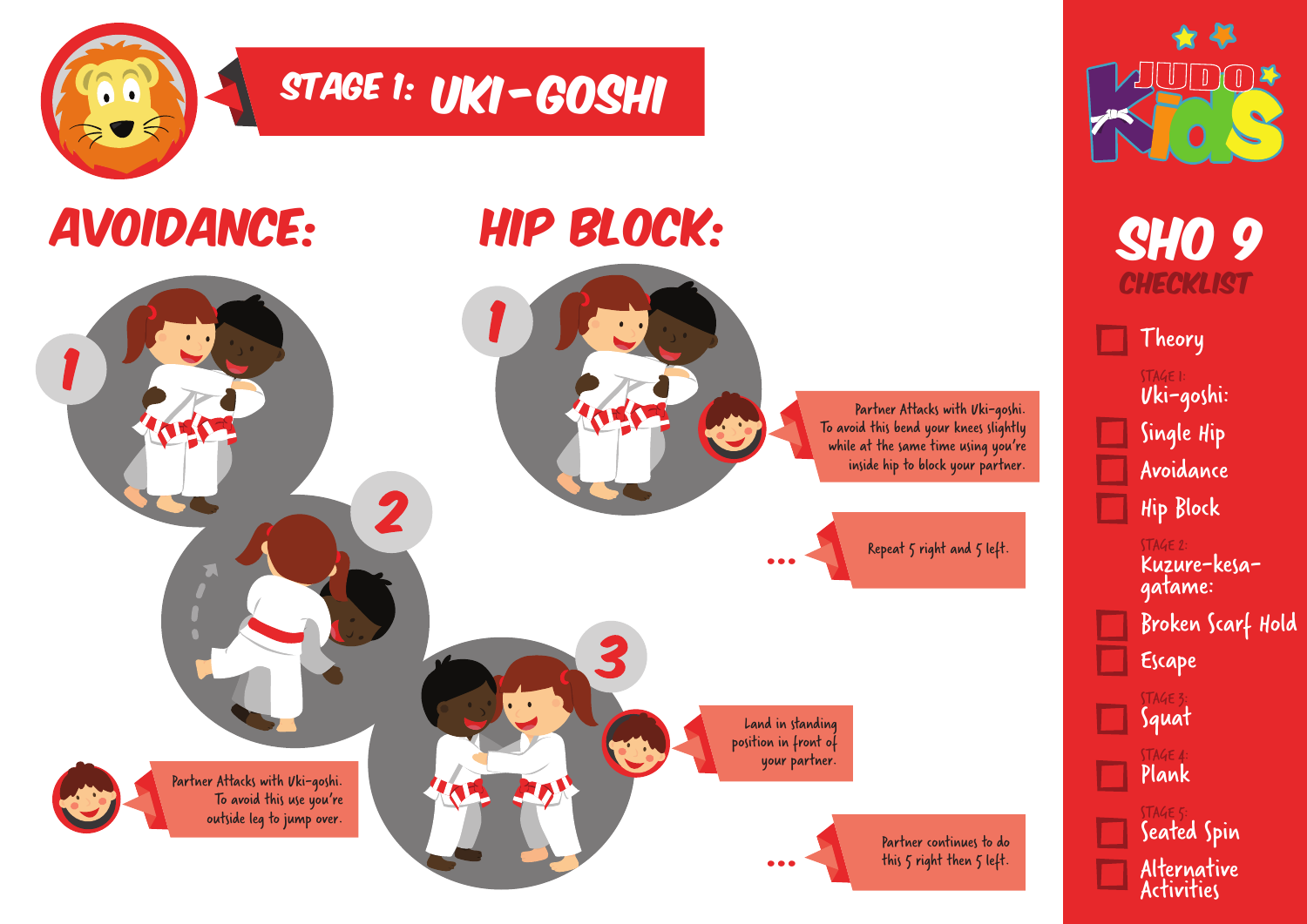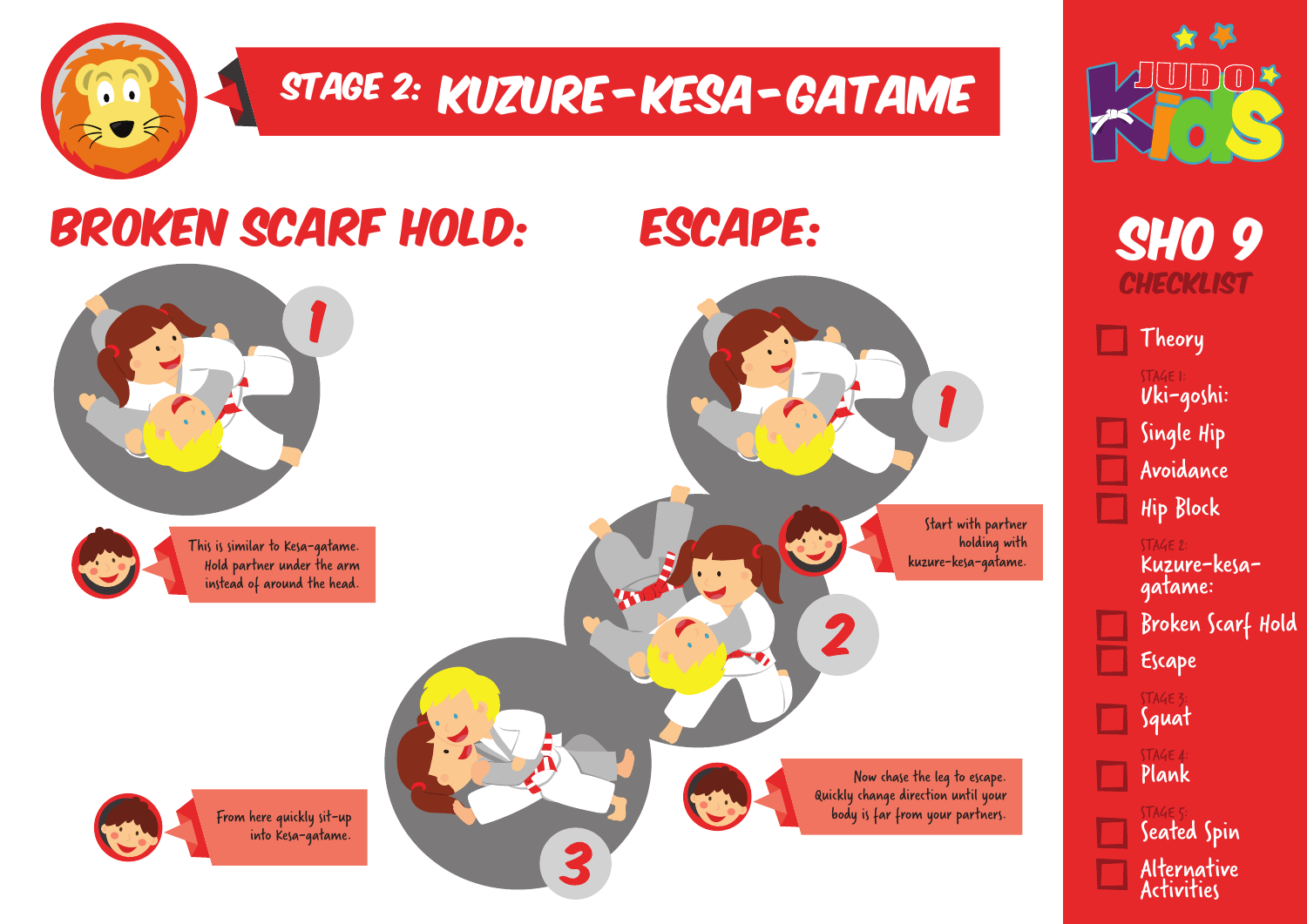![](_page_5_Picture_0.jpeg)

![](_page_5_Picture_1.jpeg)

Theory STAGE 1: Uki-goshi: Single Hip Avoidance Hip Block

Squat

 $TAGE$ Plank

STAGE 5:

Seated Spin

Alternative Activities

STAGE 2: Kuzure-kesagatame: Broken Scarf Hold Escape STAGE 3: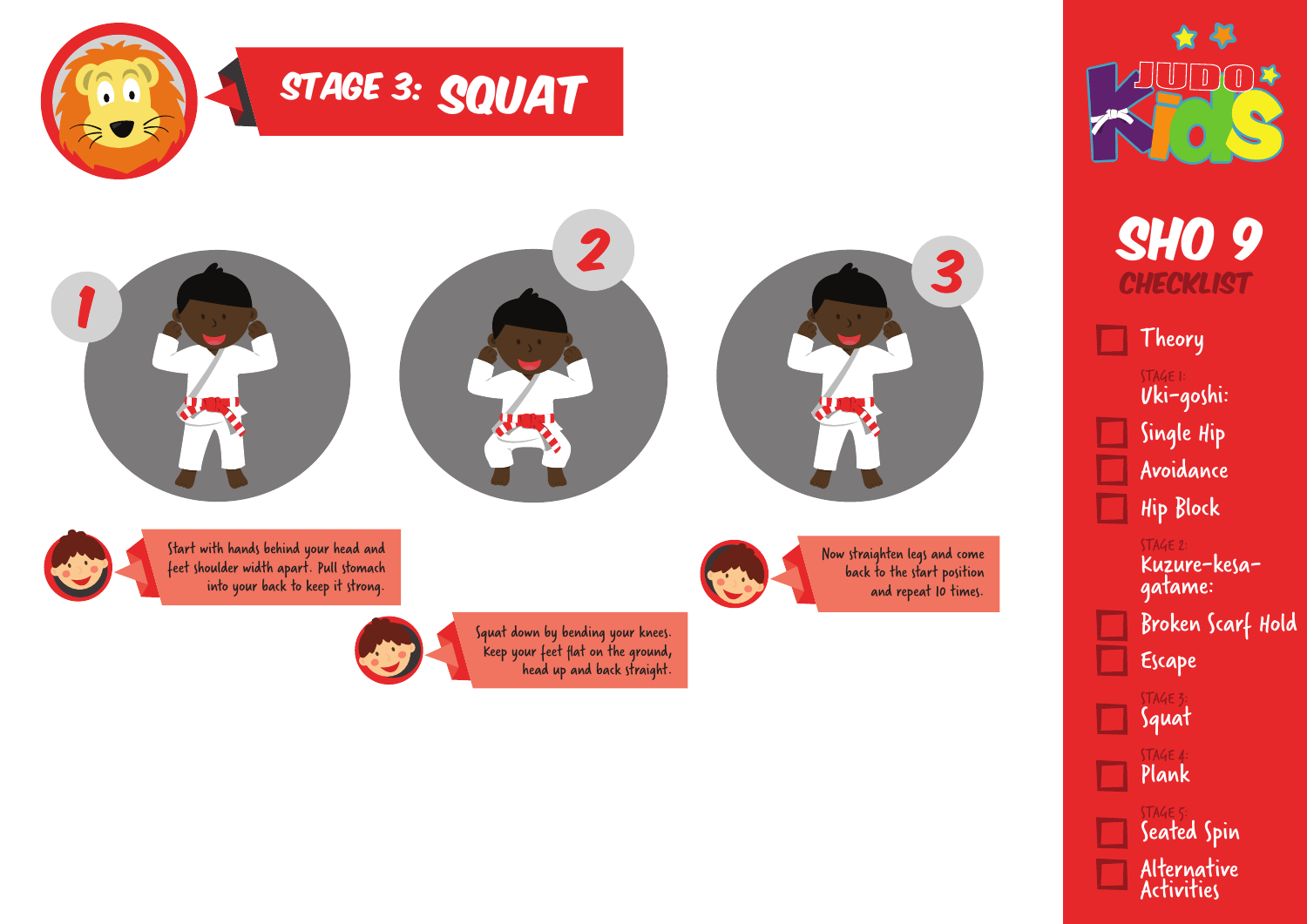![](_page_6_Picture_0.jpeg)

## STAGE 4: PLANK

![](_page_6_Picture_2.jpeg)

Balance on your elbows and feet while pulling your stomach into your back. Hold steady for 20 seconds.

![](_page_6_Picture_4.jpeg)

**SHO 9 CHECKLIST** 

Theory

STAGE 1: Uki-goshi: Single Hip Avoidance Hip Block

> STAGE 2: Kuzure-kesagatame: Broken Scarf Hold

Escape STAGE 3 Squat STAGE 4 Plank STAGE 5: Seated Spin Alternative Activities